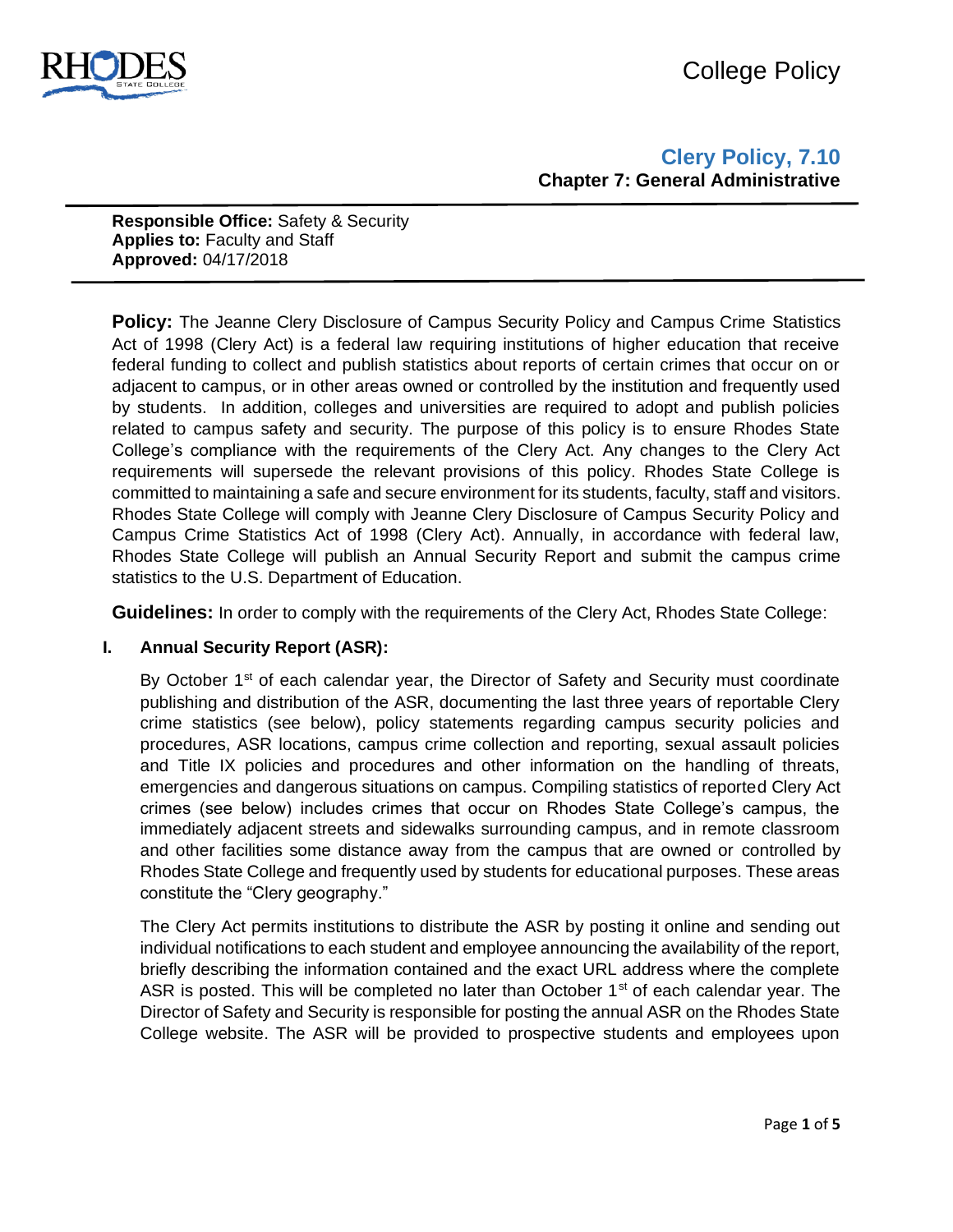

request. Online and written materials for prospective students and employees should include the exact URL address where the ASR is posted.

# **II. Identify Campus Security Authorities (CSAs):**

CSAs are individuals whose role on campus requires them to report any crimes they become aware of on campus. **Rhodes State College has mandated that all employees of Rhodes State College are mandatory reporters and must report any crimes that they witness, or are reported to them, to the Security Department.** A Rhodes State College counselor and the Crime Victim Services Survivor Advocate are the two exceptions to the mandatory reporting requirement. Rhodes State College will provide mandatory training for all CSAs during the first year of service.

Rhodes State College's compliance with the Clery Act depends on the cooperation of CSAs. A CSA who fails to fulfil his or her responsibilities in that role is violating this policy and may be subject to disciplinary action.

# **III. Disclosure of Crime Statistics**

Crime statistics for Rhodes State College will be collected on an annual basis from the following sources: Safety and Security Department, Ohio State University Police Division, Lima Police Department, Allen County Sheriff's Office and any other law enforcement agency where applicable. Crime statistics will be submitted electronically to the U.S. Department of Education annually.

The crimes identified by the Clery Act to be reported annually to the Rhodes State College community include: murder/non-negligent manslaughter; manslaughter by negligence; sex offenses: rape, fondling, incest, and statutory rape; robbery; aggravated assault; burglary; motor vehicle theft; arson; dating violence; domestic violence and stalking.

If any of the above offenses were reportedly committed as "hate crimes," that must be separately indicated in the ASR statistics. A hate crime occurs when the offender is motivated by bias against the victim. Under the Clery Act, "bias" is a preformed negative attitude or opinion towards a group of persons based on their race, gender, gender identity, religion, sexual orientation, ethnicity, national origin and disability. In addition to the above crimes, if any of the following offenses were motivated by the offender's bias against the victim, these offenses must be included in the annual Clery Act statistics: larceny-theft, simple assault, intimidation, or destruction/damage/vandalism of property.

Reports of attempts of any of these types of crimes are also considered to be Clery Act crimes; for example an attempted sexual assault must be included in the appropriate statistics for sex offenses.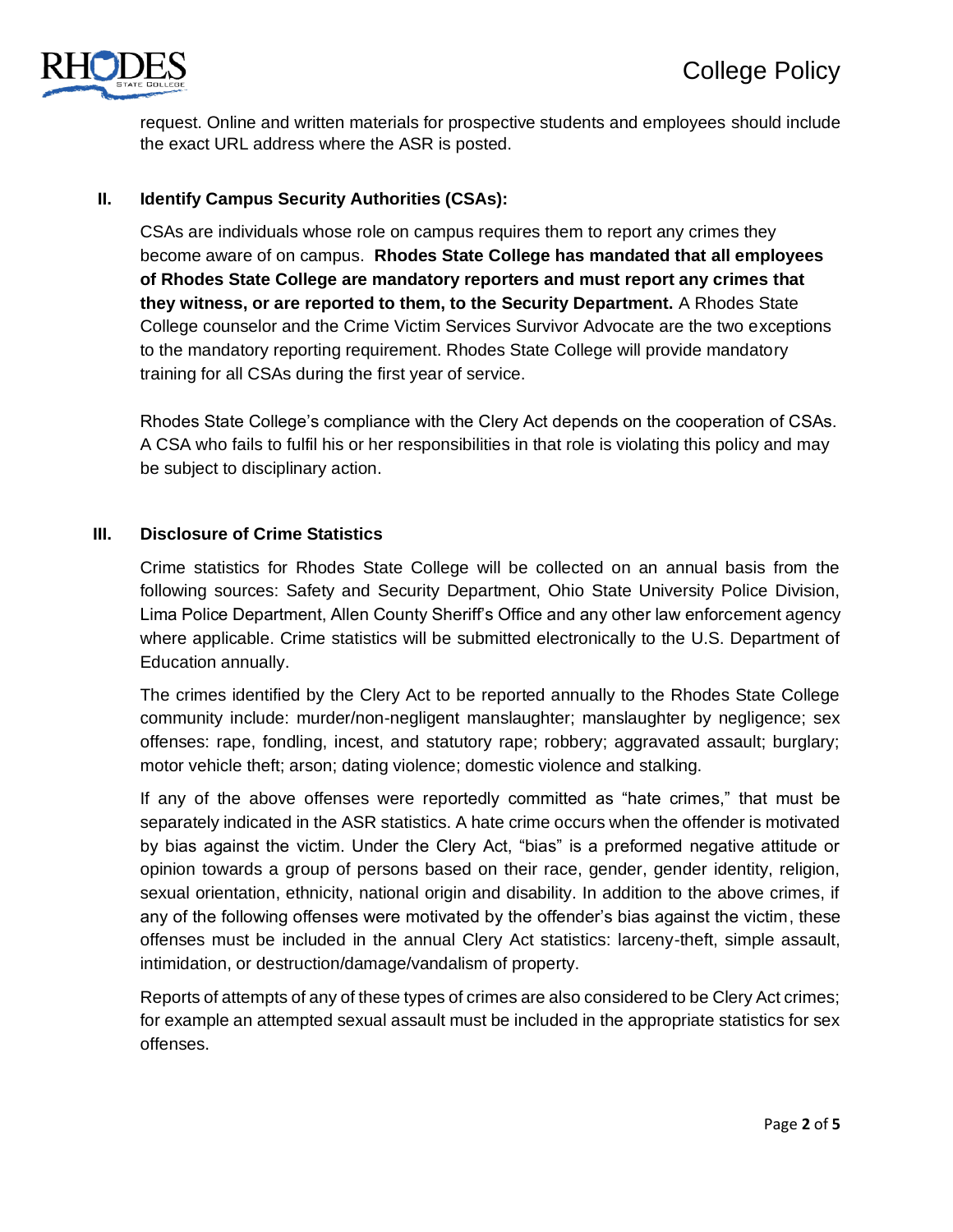

The final elements of the Clery Act that must be reported in the ASR are arrest and referrals for Rhodes State College disciplinary action for any of the following: liquor law violations, drug law violations and weapons law violations.

For more information and definitions of Clery Act crimes, see pages 34-72 of the U.S. Department of Education's "the Handbook for Campus Safety and Security Reporting."

# **IV. Emergency Notification**

Under the direction of the President of Rhodes State College, the Vice President for Finance and Business, or a designee, Rhodes State College must notify the campus community of significant emergency or dangerous situations involving and immediate threat to the health or safety of the campus community. Rhodes State College, upon determining that a significant emergency or dangerous situation exists, will immediately disseminate emergency information to the affected parts of the campus community through the following methods or notification which may include, but are not limited to: outdoor speakers (bullhorns), local radio stations, building coordinators, campus email system for students, staff and faculty, campus website, electronic signage and/or the mass email, text and the phone emergency notification system; Rhodes Alert. The testing of the Rhodes Alert System is completed annually.

## **V. Timely Warnings**

Rhodes State College must provide timely warnings about Clery Act reportable crimes in the Clery geography which pose a serious immediate or continuing threat to the campus community. Timely warnings will be disseminated through the campus community as soon as pertinent information is available and will provide information that will allow members of the campus community to protect themselves and prevent similar crimes from occurring. Procedures to the issuance of these timely warnings are included in the ASR.

Timely warnings will be issued for the following Clery Act reportable crimes: murder, sex offenses, arson, aggravated assault, robbery, burglary, motor vehicle theft, arson, dating violence, domestic violence and stalking. Timely warnings will be disseminated in one or a combination of the following: individual email, posting on Rhodes State College website, bulletin boards throughout campus buildings or the Rhodes Alert Emergency Notification System. Timely warnings will be issued immediately unless the notification, in the judgment of the President of Rhodes State College, the Vice President for Finance and Business, the Director of Safety and Security or other first responders, compromises the efforts to assist victims, contain, respond to or otherwise mitigate the threat or emergency.

Timely warning will include the following information:

- a. Type of Criminal Activity
- b. Date and Time of Incident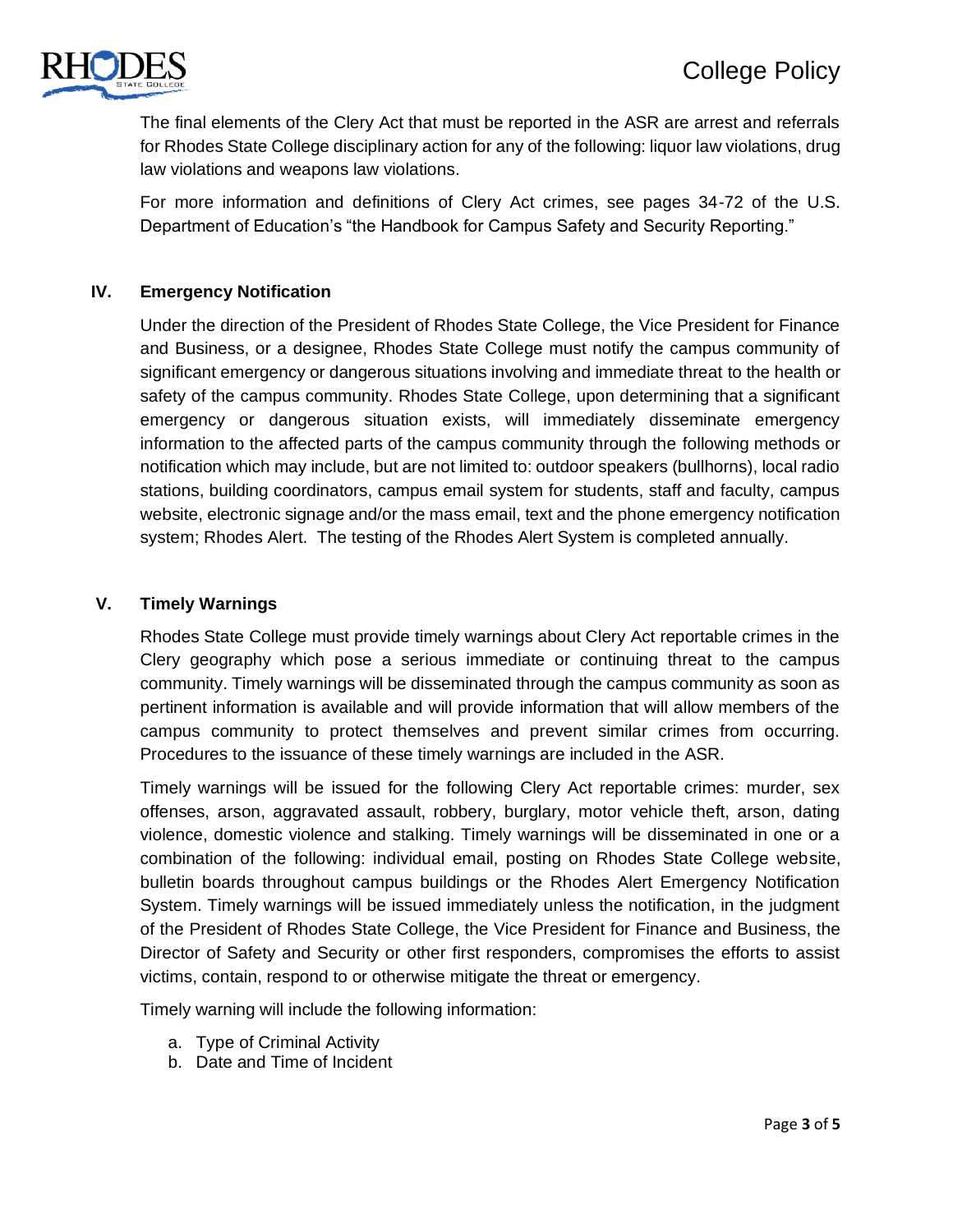

- c. Location of the Incident
- d. A Brief Description of the Incident
- e. Suspect(s) if any
- f. Specific Safety Response

# **VI. Daily Crime Log**

The Safety and Security Department must maintain a daily crime log documenting the type, date, time and location of all reported criminal incidents and alleged criminal incidents on campus. The daily crime log must be made accessible to the general public upon request.

## **VII. Records Retention**

All supporting records must be kept for three years following the publication of the last ASR to which they apply. Thus the records retention period is seven years after the date an incident was reported because each ASR includes data from the past three years. Records to be maintained include, but are not limited to, copies of crime reports; the daily crime logs; records for arrest and referrals for disciplinary action; timely warning and emergency notification reports; documentation such as letters to and from local police having to do with Clery Act compliance; letters to and from CSAs; correspondence with the U.S. Department of Education regarding Clery Act compliance; and copies of notices to students and employees about the availability of the ASR. The Clery records are retained in the Rhodes State College Safety and Security Department.

Rhodes State College has no Residence Halls therefore, are exempt from the following Clery Act policies and procedures: Annual Fire Safety Report, Missing Student Policy and Daily Fire Log.

### **VIII. Compliance**

Clery Act: Jeanne Clery Disclosure of Campus Security Policy and Campus Crime Statistics Act (1998)

### **IX. References:**

- a. Rhodes State College Website: http://www.RhodesState.edu/security-safety
- b. Clery Center for Security on Campus Website: http://www.clerycenter.org